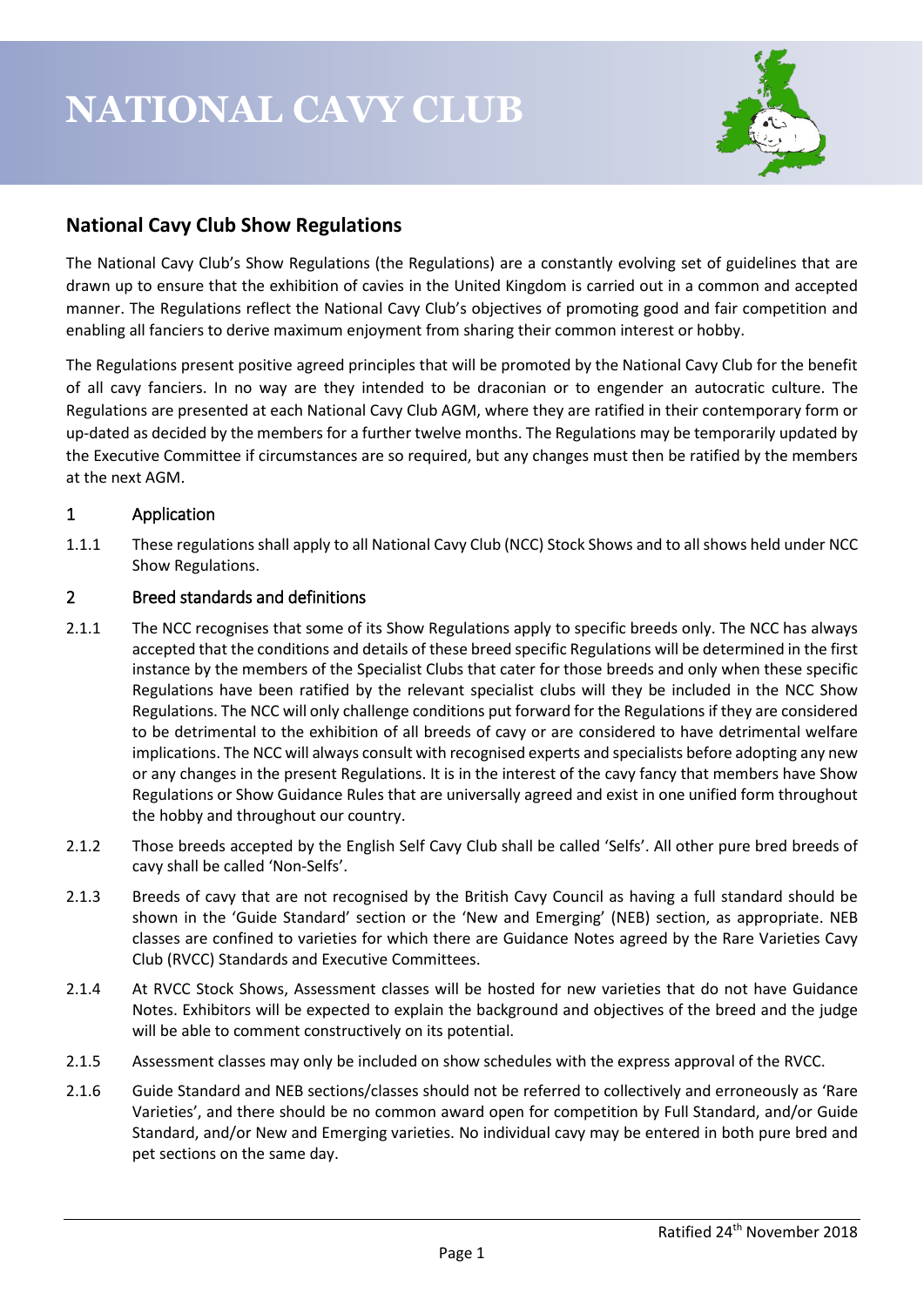### 3 Entering a show

### 3.1 Conditions of entry

3.1.1 It is a condition of entry of any show held under NCC Show Regulations that each exhibitor agrees for the purpose of the show to be bound by the Show Regulations – the Regulations will be published on the NCC website and other cavy fancy media to allow them to be easily accessible to both members and non members.

### 3.2 Ownership of exhibits

3.2.1 Every cavy exhibited must at the time of the show be the bona fide property of the exhibitor in whose name it is entered. Cavy exhibitors may exhibit their stock under a stud name and be recognized for any results using that name provided the name and the appropriate registration fee have been received and accepted by the British Cavy Council.

#### 3.3 Show entries

- 3.3.1 The following shall apply:
	- a/ No changes to entries shall be permitted after the advertised closing date except where a bona fide and obvious error has been made on the part of the show secretary.
	- b/ If an exhibitor is unable to attend a show which they have entered, they must inform the show secretary as soon as possible. The exhibitor is liable to pay all fees if any or all of their exhibits are absent for whatever reason.
	- c/ If entries are accepted by email, the secretary should acknowledge receipt of such entries prior to the show date. It is not usual to acknowledge entries made by post. Whichever method is used to submit an entry, it is the responsibility of the exhibitor to satisfy themselves that an entry has been received.
	- d/ If entries are accepted by email and by post, and the closing date for entries is different in each case, this must be made clear in the advertisement and show schedule.
	- e/ A club may restrict entries to an Open Show if by not doing so the number of exhibits or exhibitors would breach health and safety legislation and/or the terms of insurance for that venue. In this case, the host club's paid up members must take priory over visiting fanciers. Clubs planning to host specialist breed clubs' shows should bear in mind the safe capacity of their venue.
	- f/ At time of entry it is the responsibility of the exhibitor to inform the show secretary of the breed, age and sex of all cavies entered.

#### 3.4 Entry in different age limit classes in the show

3.4.1 An exhibit may only be shown in one age group at any one venue. Young or u/5mth classes are for cavies that are at least 3 months old and not more than 5mths of age on the day of the show. Intermediate or 5/8 month classes are for cavies that are over 5 months of age and less than 8 months of age on the day of the show. Adult classes are for cavies of 8 months and over.

### 3.5 Prize money

3.5.1 The basis on which the prize money shall be paid shall be at the sole discretion of the show committee and must be clearly stated in the show schedule. The best three exhibits in a class, if awarded cards, shall be paid the prize money as advertised. In the event of there being less than three exhibits receiving cards then any prize money due to those not awarded shall be forfeited. If the prize money is paid out at the show and an exhibitor does not collect that due to him/her, then the show secretary/treasurer may deduct from the prize money due the cost of forwarding the same to the exhibitor and shall do so within 30 days of the show. If the prize money due is less than £20.00 then the show secretary/treasurer shall not be required to forward the same to the exhibitor and it shall be considered as a donation to the club staging the show.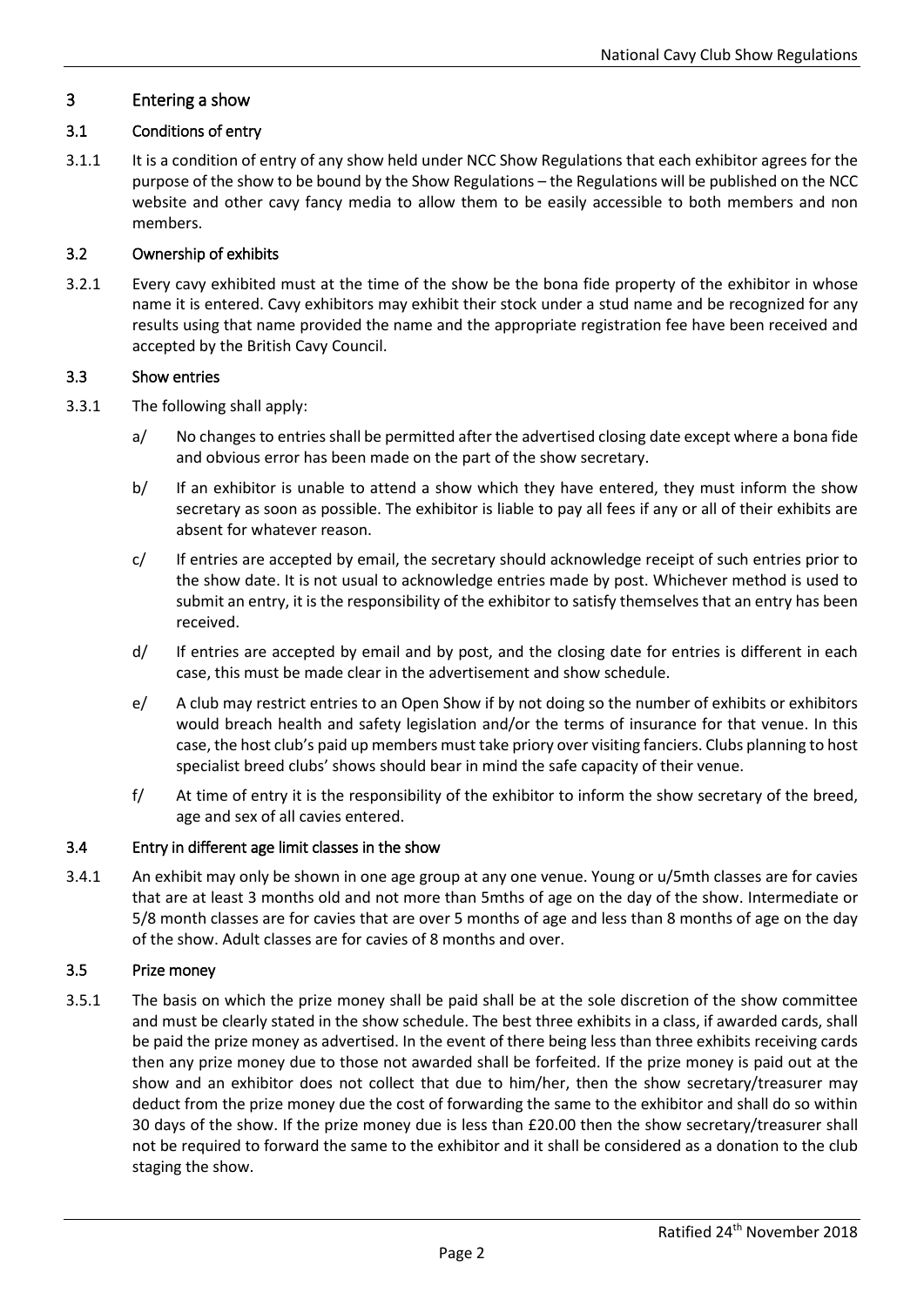### 3.6 Exhibition by judges

- 3.6.1 The following shall apply:
	- a/ A Judge may exhibit at any show held at the same venue on the same day, providing they are not officiating for any common award for which their own cavies may also compete.
	- b/ No person appointed to judge at a show of cavies shall exhibit in any other livestock section of the same show if there is a common award for which cavies may compete.
	- $c/$  A person residing in the same household as a judge may not exhibit cavies in any show at which that judge is officiating, and where there is a common award. For example, it may be possible for them to compete in the Junior section or the Guide Standard section
- 3.6.2 Any person judging at a venue and also exhibiting in accordance with the provisions of show regulation 3.6 shall immediately on arrival at the venue hand his or her exhibits to the show secretary or the show secretary's authorized representative, who shall be responsible for the penning of such exhibits. In the case of long-haired exhibits, the owner of these shall nominate to the show secretary a suitable person who has agreed to be responsible for presentation of such exhibits in the relevant show. In all cases the Judge shall have no contact whatsoever with his or her exhibits until such time as judging has been completed both by the judge and in any relevant shows at the same event. The above show regulations shall not prevent a show secretary from nominating a 'referee judge' who has been showing, providing that he/she does not have any pigs 'involved' in consideration for award in joint duplicate classes.

#### 3.7 Exhibits previously owned by a judge

3.7.1 No cavy previously owned by a judge shall be eligible for exhibition under that judge until a period of three months has elapsed from the date of change of ownership, except when the judge has been changed after the closing date of entries for the show.

#### 3.8 Eligibility of exhibitors

- 3.8.1 Members of a partnership or those who exhibit using a prefix or stud name are ineligible to exhibit in any class where the age of the exhibitor is limited if one or more of the members concerned are outside the limits specified for the class.
- 3.8.2 Neither 1/ Any person or persons residing in the same household, nor 2/ any person being a member of the immediate family, nor 3/ any person holding a joint show prefix as a judge of an open cavy show may not exhibit cavies in the show at which the judge is officiating where there is a common award.
- 3.8.3 Exhibitors showing purebred cavies, may enter junior sections between the date of their  $7<sup>th</sup>$  birthday and the date of their  $17<sup>th</sup>$  birthday. Exhibitors showing pet cavies, may enter junior sections between the date of their 5<sup>th</sup> birthday and the date of their  $17<sup>th</sup>$  birthday. There is an expectation that junior exhibitors will be present at the show; if this is not the case, then the secretary should be informed. They should attempt to arrange penning of the exhibit by another junior. There is also an expectation that junior exhibitors will have prepared their own cavies for the show.

#### 4 Exhibiting at a cavy show

#### 4.1 Responsibilities for damage

4.1.1 The NCC, the Show Committee, its organisers, stewards or officers shall not be responsible for any loss or damage occasioned to any exhibit or exhibitor at the show.

#### 4.2 Custody of exhibits

4.2.1 During the show all exhibits shall be considered to be in the custody of the Show Committee and may not be handled by any unauthorized person without official permission and, except in the case of illness of an exhibit. All exhibits shall remain at the show until the completion of judging or the published lifting time, whichever is later, unless special permission has been previously granted by the show committee.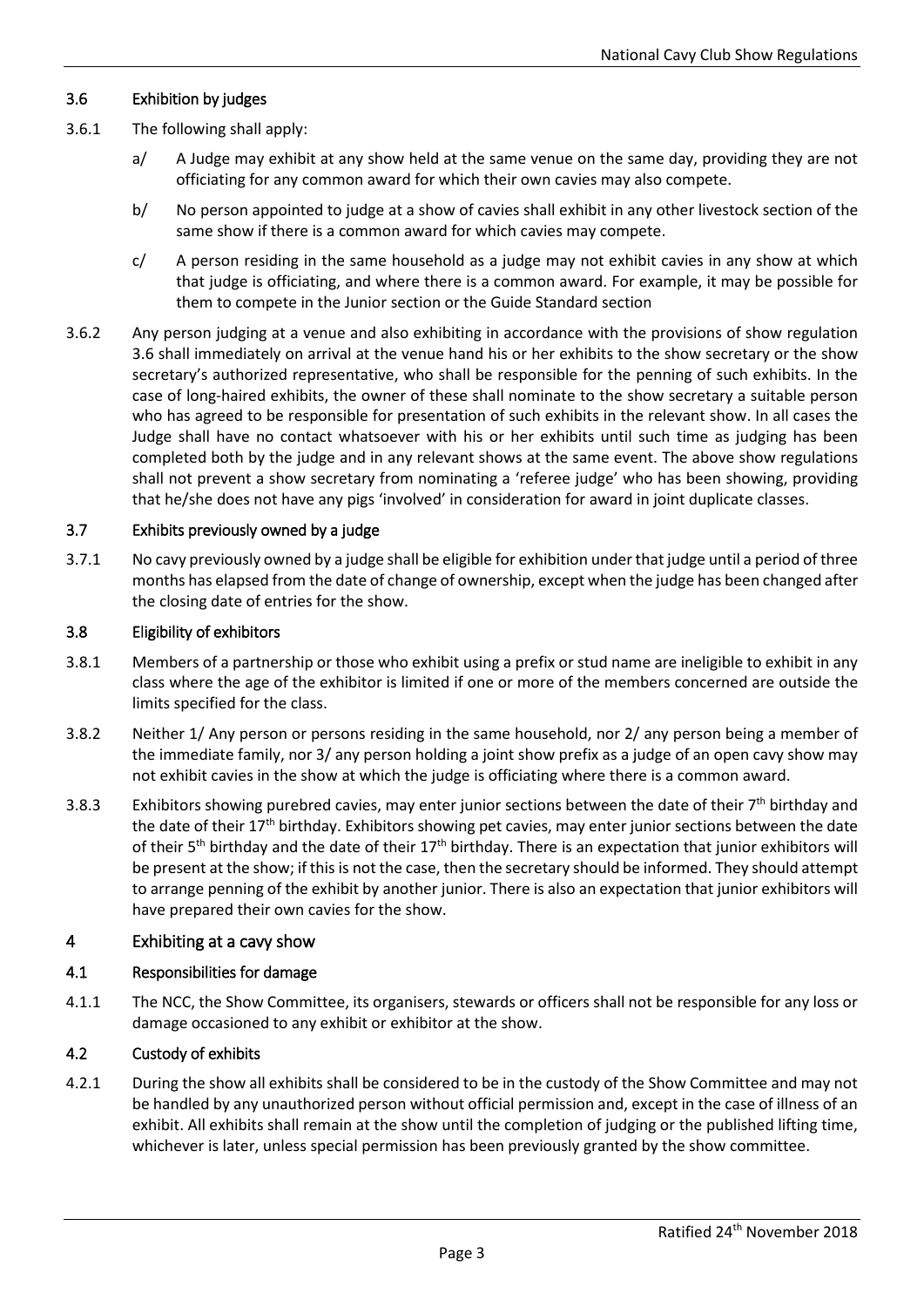### 4.3 Identification of exhibits

4.3.1 No exhibit shall have any man-made distinguishing marks with the sole exception of a label provided by the show committee with the pen number of the exhibit written on it. This label should be on the ear of all breeds of cavy with the exception of longhaired varieties, in which case the label should be put on the show board. It is the responsibility of the exhibitor to ensure that all pigs are ear labelled correctly before penning.

#### 4.4 Preparation of exhibits

4.4.1 It is prohibited to prepare cavies for exhibition in the show hall after the commencement of judging other than at the discretion of the show organisers. They may announce that all cavies being considered for BIS may have 10 minutes' preparation prior to the final challenge class. All long-haired exhibits can be brushed out and dried if necessary but no other form of preparation can be used. No preparation of exhibits, including grooming of long-haired exhibits, is allowed at the judging table unless specifically requested by the judge. All exhibitors of long-haired cavies may provide show boards not more than 50cm (20 inches) square with a flat top to be covered by plain, natural hessian and not higher than 15cm (6 inches), with no distinguishing marks or colour; all as approved by the relevant specialist breed club. The show committee must provide a table for brushing out long-haired exhibits. Exhibitors have a maximum of ten minutes from being summoned by the judge to presenting their exhibit at the judging table, failure do so means the exhibit may be disqualified from that class. If a long-hair exhibiter has more than one exhibit in a class they must if necessary appoint another exhibiter to conform to the 10-minute request.

#### 4.5 Photographing cavies at shows

- 4.5.1 An exhibitor shall be deemed to consent (unless they notify the show secretary to the contrary) to their exhibit being photographed by photographer(s) appointed by the show committee. Permission is given for authorised stewards to remove exhibits from their pens for the purpose of being photographed by the appointed photographer.
- 4.5.2 The exhibitor shall also be deemed to consent (unless they notify the show secretary to the contrary) to the reproduction of any such photographs taken by the appointed photographer(s) for the promotion of the cavy fancy in commercial media.
- 4.5.3 The appointed photographer must gain permission from a parent or guardian before photographing a Junior.

#### 4.6 Communication with a judge

- 4.6.1 No exhibitor shall communicate in any way with a judge prior to the completion of judging regarding the merits or ownership of an exhibit (with the exception of comments relating to either illness or injury of an exhibit).
- 4.6.2 If any exhibitor does so communicate then the judge may request the show secretary to disqualify any or all the exhibits of said exhibitor from the show at which the said judge is officiating.
- 4.6.3 The NCC condones and encourages judges if they so wish to verbally describe their findings and decisions during judging (this can only be a one-way exercise), and encourages open discussion after judging. It must be remembered that the judge is giving a personal interpretation of the standards and his or her decision on that day is final and will be respected by all exhibiters.

#### 4.7 Show pens

- 4.7.1 The following shall apply:
	- a/ Cavies must remain in their pens until exhibitors are officially informed by the club secretary that they may be boxed, e.g. on completion of all judging.
	- b/ When penning, the exhibitor must provide sufficient bedding to keep the pig clean, dry and comfortable all day, show adverts should clearly state whether shavings and hay are permitted at the show venue.
	- c/ Cavies brought to shows must have hay and water or juicy vegetables provided at all times.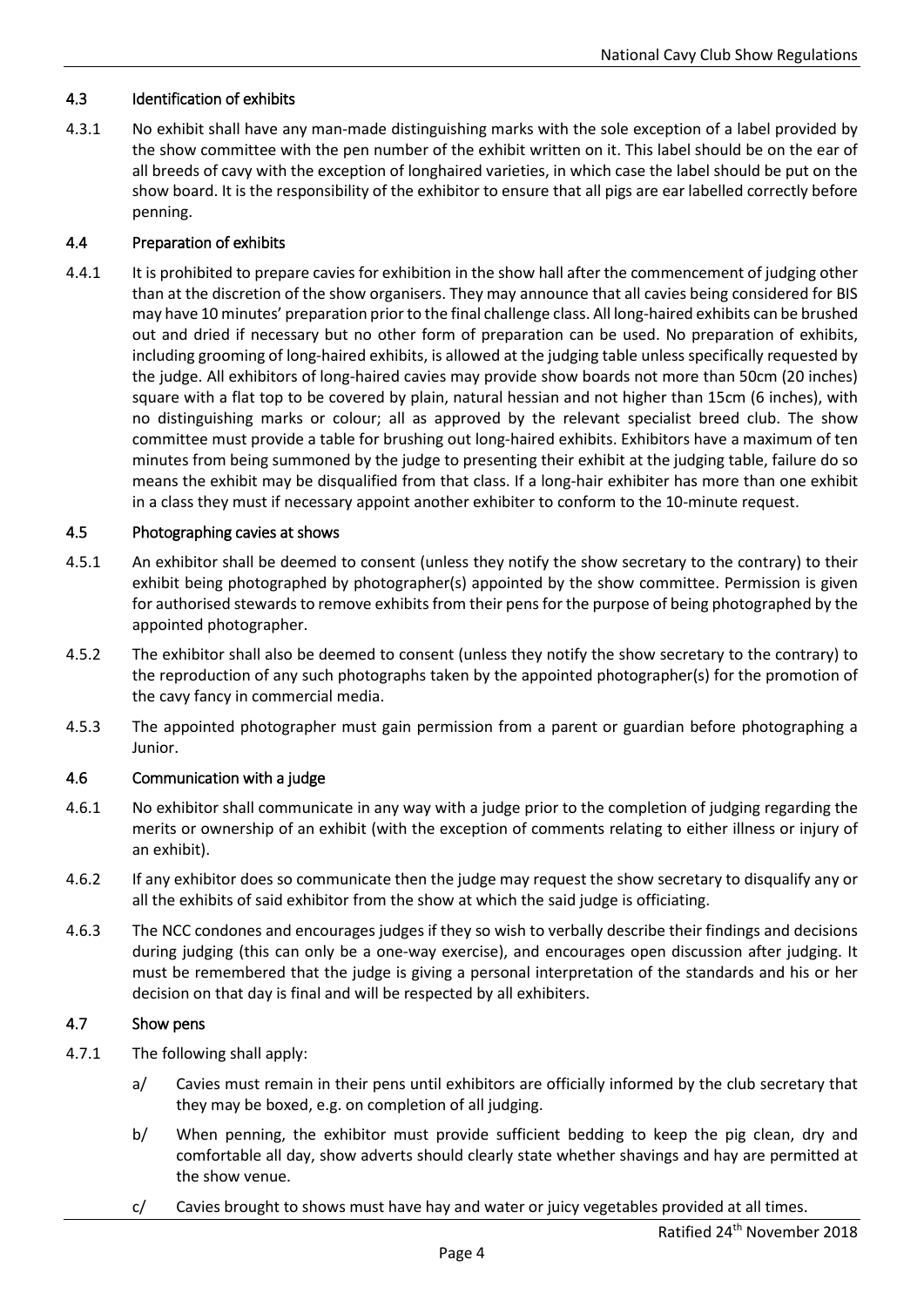- d/ Potentially dangerous items should not be placed in show pens. For example, hay racks and suspended structures are not considered appropriate.
- e/ Each exhibitor is responsible for emptying their show pens at the end of the show and removing all the rubbish, and taking it off site, to be disposed of in a responsible manner.

### 4.8 Other regulations applying to exhibitors at cavy shows

- 4.8.1 The following shall apply:
	- a/ All exhibitors are responsible for not placing boxes and other equipment where they might cause a health and safety risk to other exhibitors.
	- b/ Wherever possible, exhibitors should help to clear up and tidy the show hall at the end of the day.
	- $c$  If an exhibitor has won an award they should make sure they are available when they are being presented.

#### 5 Stewarding at a show

#### 5.1 Code of practice for stewards

- 5.1.1 These guidance notes are to be available at NCC affiliated shows and NCC Stock Shows, and all stewards should be familiar with them.
- 5.1.2 The following shall apply:
	- a/ The appointed chief steward/show secretary should ensure enough competent stewards are available for the whole day, with at least one allocated per table. It is advised that stewards should wear a badge provided by the club identifying them as official stewards. On request, the NCC secretary can supply show secretaries with stewards' badges for a small cost.
	- b/ Stewards are empowered to handle exhibits during the period of the show, but only for the purpose of taking the cavy to and from the judging table at the request of the judge.
	- c/ No one should ever carry more than one cavy at a time.
	- d/ When retrieving exhibits from a pen, carefully open the door, lift the cavy with both hands, one under the body, and the other lightly over the top, bringing the exhibit out head first, taking care not to injure the cavy on the door frame, paying special attention to the legs and feet.
	- e/ Carry the exhibit to the table, one hand firmly under the body by placing the palm of the hand between the front and back legs. The thumb and forefinger of the other hand should be placed over the top of the shoulder just behind the ears.
	- f/ Never hold a cavy with a tight grip; this can lead to internal injuries.
	- g/ Never carry an exhibit next to the chest or cover the back of the cavy by placing a hand completely on top; this can affect the condition of prepared rough coated cavies.
	- h/ Always ensure you know the correct pen number of the exhibit to be fetched and returned. No cavy should be placed in a judging stall or returned to its pen without an ear label. If the label is lost the steward must immediately ask the book steward for a replacement.
	- i/ A steward should not communicate with the judge other than to advise of a problem.
	- $j$  Politely ask anyone blocking movement to stand aside. If the problem persists, seek help from the show secretary/manager.
	- k/ Always ensure the welfare of the exhibit, and if a cavy is injured in any way, this must be reported to the judge immediately, who will report this to the show secretary and in turn to the owner of the exhibit.
	- l/ Junior exhibitors are encouraged to steward if they are confident and competent. Junior exhibitors aged 7 to 11 years may steward junior purebred or pet exhibits provided that they are supervised by a competent adult. They are not permitted to steward for open classes.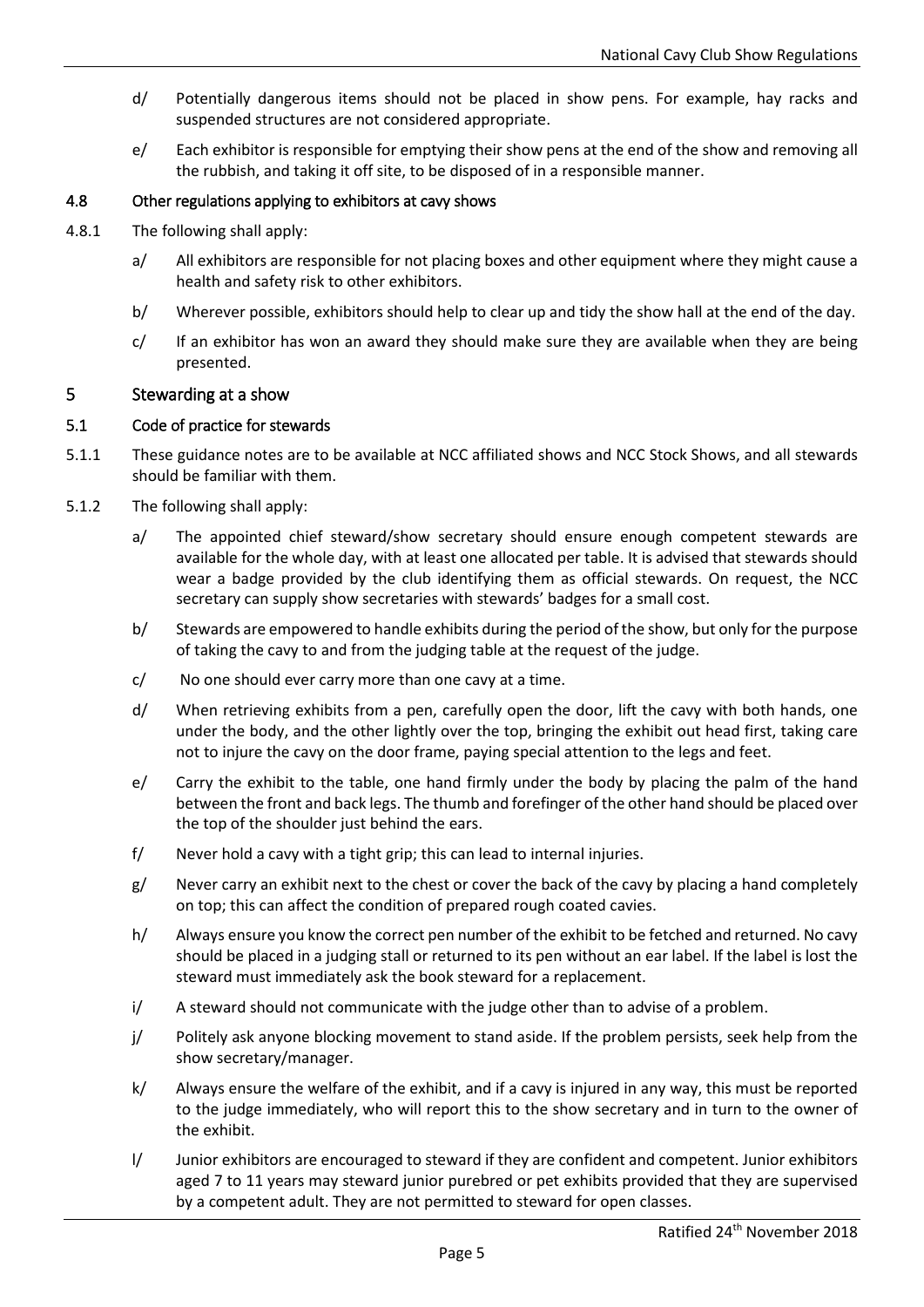- m/ Junior exhibitors aged 12 to 17 years can steward unsupervised if competent, for open classes or junior purebreds or pets.
- n/ If a junior steward is unable to reach a cavy's pen, or if the cavy is behaving in an erratic manner, they must seek adult assistance.

## 6 Judging a cavy show

### 6.1 Code of practice for judges

- 6.1.1 These guidance notes are to be available at NCC affiliated shows and NCC Stock Shows. It is the responsibility of all NCC panel judges to ensure that they are familiar with the Show Regulations and particularly the Code of Practice for Judges. Show secretaries should ensure that the Regulations are understood by appointed judges who are not on the NCC Judging Panels, and/or who judge less frequently.
	- a/ When accepting engagements, judges should make the relevant show secretaries aware if they have previously accepted an engagement in the same area of the country within one month of the proposed judging date.
	- b/ Judges must arrive in time and be prepared to start on time, with allowances made for briefings, etc. It is up to the show secretary to ensure that judging starts at the advertised time.
	- c/ In order that day's programme can be maintained, not more than a 1 hour lunch break should be taken; the show manager to be informed of any variations.
	- d/ The NCC strongly recommend the use of a book steward to help keep to the day's schedule.
	- e/ Judges should wear a judging coat/overall, maintain personal cleanliness and encourage stewards' personal cleanliness (especially the hands) throughout the judging period.
	- f/ When accepting a judging engagement, a judge agrees to be courteous to show officials, other judges, exhibitors and any members of the public present during the course of the show.
	- g/ A judge must give adequate time to fully evaluate each cavy.
	- h/ Where possible host clubs should book an uneven number of judges if joint decisions are to be made.
	- i/ When joint decisions are to be made, judges should be courteous and always choose the best exhibit on the day regardless of which section it comes from.
	- j/ Judges officiating at a show should only pass comments to exhibitors on cavies they have actually judged unless asked to do so by the appointed judge of another section
	- k/ Time must be allotted by the judges at the end of each day to answer exhibitors' questions, to give a verbal appraisal of judging if so required, and to participate in any award ceremony; they should consider such actions to be part of their duties for the day.
	- l/ The NCC requests that if a judge is judging both purebred and pet sections, the pure-bred section should be judged first.
	- m/ It is the duty of judges to submit a written report for publication in the cavy press, and to ensure that this report concurs with the conditions in terms of format and time restrictions laid down by the cavy press.
	- n/ It is recognised that it is sometimes necessary for judges to attend meetings or similar during the show day. It is recommended that these take place during the lunch break or after judging. Attendance outside these times should only be with the show secretary's express permission and must not hold up proceedings.

### 6.2 Judging slips

6.2.1 The Judge shall be responsible for marking all necessary awards on the judging slip after completing each class and, after signing the slip, must send it to the show secretary (or a deputized officer) as soon as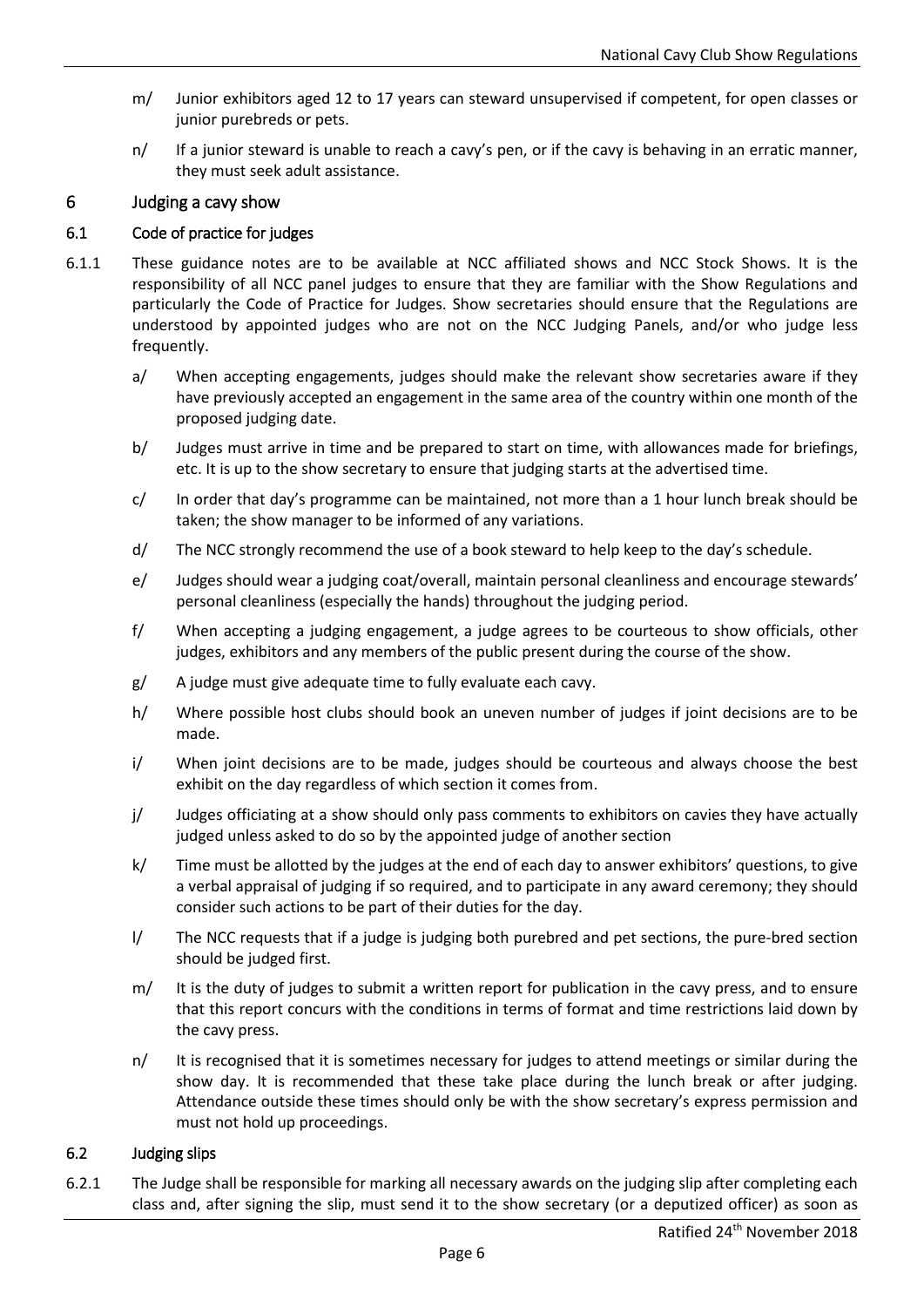possible after completing the class. The show secretary/card writer will ensure the reverse of the first prize card of every breed class shows the number of absentees in that class (the front of the card must show the number entered in the breed class, including absentees). No alteration may be made to the awards as shown on the slip for any class after it has been signed by the judge, unless the judge and show secretary both agree that a genuine mistake has been made in the awards.

### 6.3 Disqualification of exhibits

- 6.3.1 The judge shall disqualify any exhibit if he/she believes such exhibit is not in a fit condition of health to be judged.
- 6.3.2 The judge must also disqualify any exhibit he/she believes:
	- a/ is ineligible for the particular class in which it has been entered (after checking with the secretary that no mistakes have been made by the show administrators), or
	- b/ has been excessively or improperly prepared for exhibition, or
	- $c$  is older than the age limit for the class or is in a condition of more advanced development than is generally considered usual for a cavy of a particular breed at the maximum age limit of the class, or
	- d/ is subject to any disqualification in the breed standard not covered by the above.

#### 6.4 Disqualification for excessive or improper preparation:

- 6.4.1 In the event of the judge disqualifying an exhibit under 6.3(b) above, he/she must report the matter to the show secretary who shall inform the judge of the name and address of the owner of the disqualified exhibit. The judge shall then notify the Secretary of the NCC in writing of the nature of the disqualification, the name and address of the owner(s) and any other relevant details. In the event of an exhibitor twice being reported to the club secretary for excessive or improper preparation by two separate judges, then the NCC Secretary shall inform the exhibitor in writing of such reports. Should a third such report be lodged with the Secretary then he/she shall pass the matter on together with all associated documentation to the NCC Investigation Panel.
- 6.4.2 It shall be lawful if an exhibit has been disqualified for excessive or improper preparation for the officiating judge, in the presence of the show secretary and the exhibitor of the said exhibit, to take a small sample of the coat of the said exhibit by hand grooming. In this event half of the sample taken shall be given to the said exhibitor for his/her safe keeping and half shall be sealed in an envelope which shall be signed by the officiating judge and the show secretary and shall be sent by the judge with the report on the disqualification to the NCC Secretary. It must always be remembered the removal of guard hairs by hand is permissible.

#### 6.5 Guidance notes for pet judges

- 6.5.1 The following guidance notes have been drawn up to help standardize the judging of pet cavies, at shows under NCC Regulations. The aim is to achieve consistency in pet judging, while allowing the judge freedom to express their own preferences.
- 6.5.2 Wherever possible, a pet judge should be a NCC member, and must have had at least 2 years' experience as an exhibitor. The pet section can be judged by a junior aged  $14 - 17$  years, provided they have the same qualifications as above. Pets have traditionally been judged on condition, behaviour and cleanliness, and these still form the main qualities on which a pet cavy should be judged. The judge should bear in mind that condition and behaviour reflect the everyday care of the cavy, whereas cleanliness shows the ability of the exhibitor to prepare a cavy for show.
- 6.5.3 Cavies being exhibited as pets should be assessed equally on:
	- a/ CONDITION/FITNESS: all exhibition cavies must be shown in good health and sound physical condition, and be free from disease. They should be fit, not fat, with a well fleshed, muscled body, healthy shining coat and bright eyes.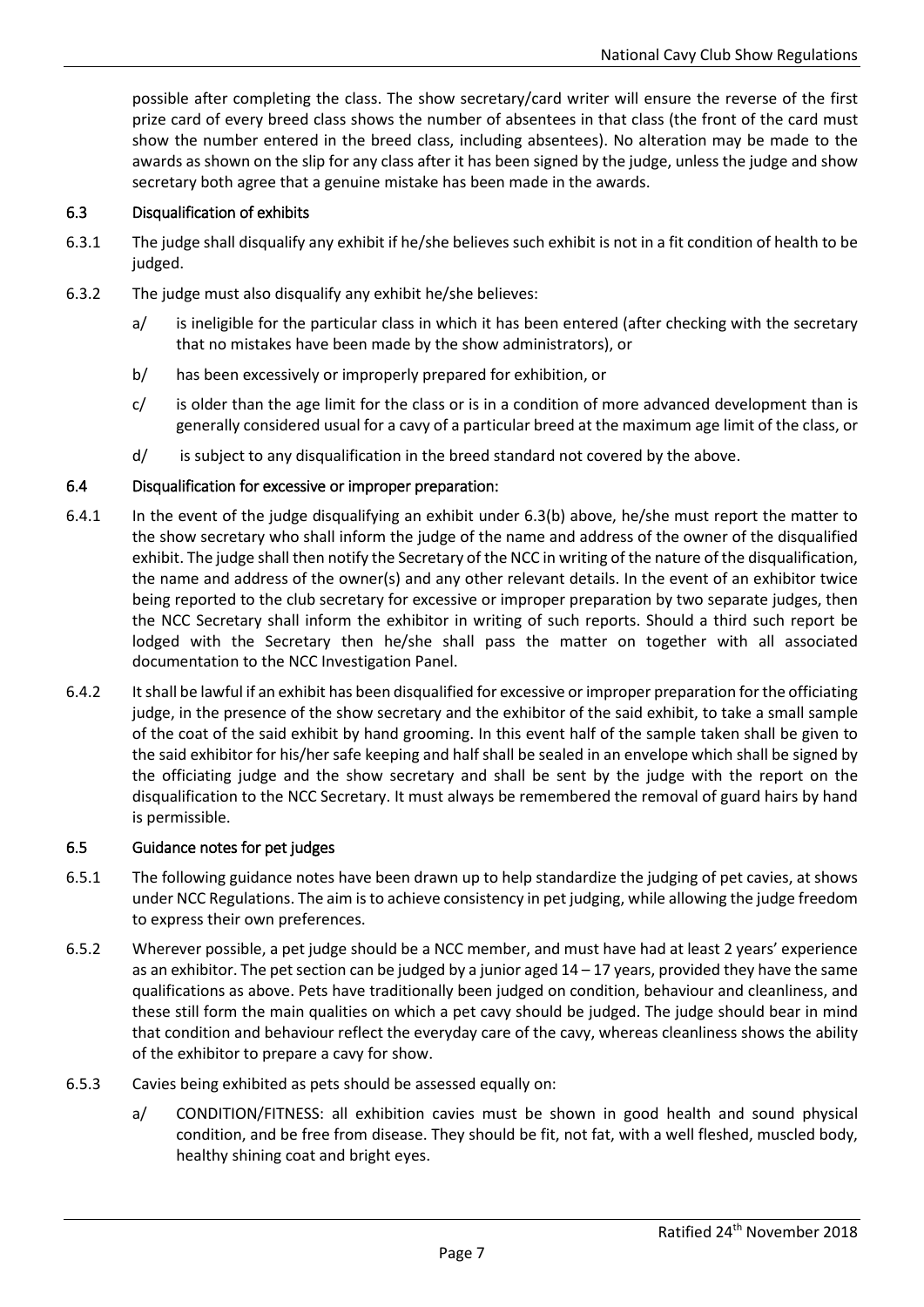- b/ BEHAVIOUR/TRACTABILITY/FRIENDLINESS: the cavy should be tame, easily handled, friendly and calm on the table. This is an essential quality in the pet cavy. Allowance should be made for u/5 cavies to be more skittish than those in older age groups.
- c/ CLEANLINESS/PREPARATION: the cavy should have a clean coat and grease spot, clean ear flaps, be free from static and running lice, and have nails trimmed as necessary. (Ears should to be checked visually without poking cotton buds, fingernails, etc. into ears.)
- 6.5.4 The coats of longhaired pets should be free from knots or tangles, and clipped to a length that clears the board/table.
- 6.5.5 Pet classes at NCC shows are foremost for new exhibitors bringing in genuine pet cavies and therefore judges should make allowances for grass stains, etc.
	- Note 1: The cavy should be handled throughout the judging process in such as way as not to cause it any distress.
	- Note 2: While some exhibitors may like to groom their pets to purebred standards, and newcomers may practice grooming on their pets, the presence or absence of guard hairs on smooth coated exhibits must not be used as a point of judging.
	- Note 3: The size of the cavy is not in itself important. Cavies should be fit, not fat. A fit larger cavy should not be given preference over a fit smaller one, purely on account of its greater size. Size must not be the winning factor in judging pets. The judge can use their discretion to identify underweight cavies, and penalize the excessively obese.
	- Note 4: Purebreds are acceptable as pets.
	- Note 5: The judge may need to explain to newcomers that they shouldn't identify their cavies to the judge.
	- Note 6: It is recommended that after judging has finished, the judge should make him / herself available for answering questions. This would particularly help newcomers. An announcement should be made when the Pet Judge is available.

### 6.6 Pet judging disqualifications

- 6.6.1 These are faults which are of such seriousness that they warrant the disqualification of the cavy:
	- Abscess
	- Break in skin whether an open wound or scabbed over
	- Sores on feet
	- Running lice
	- Sow obviously in pig
	- Evidence of mite or fungal infections
	- Paralysis of cavy
	- Obvious ill health
	- Head tilt/torticollis may be congenital, but could be due to an infection

#### 6.7 Pet judging faults

- 6.7.1 These are faults that are not sufficiently serious to disqualify the cavy, but will penalise it when in competition with cavies not showing these faults.
	- Impacted boar a failure of preparation
	- Cysts / fatty lumps penalise according to the size of the lump
	- Old scars penalise according to size/number of scars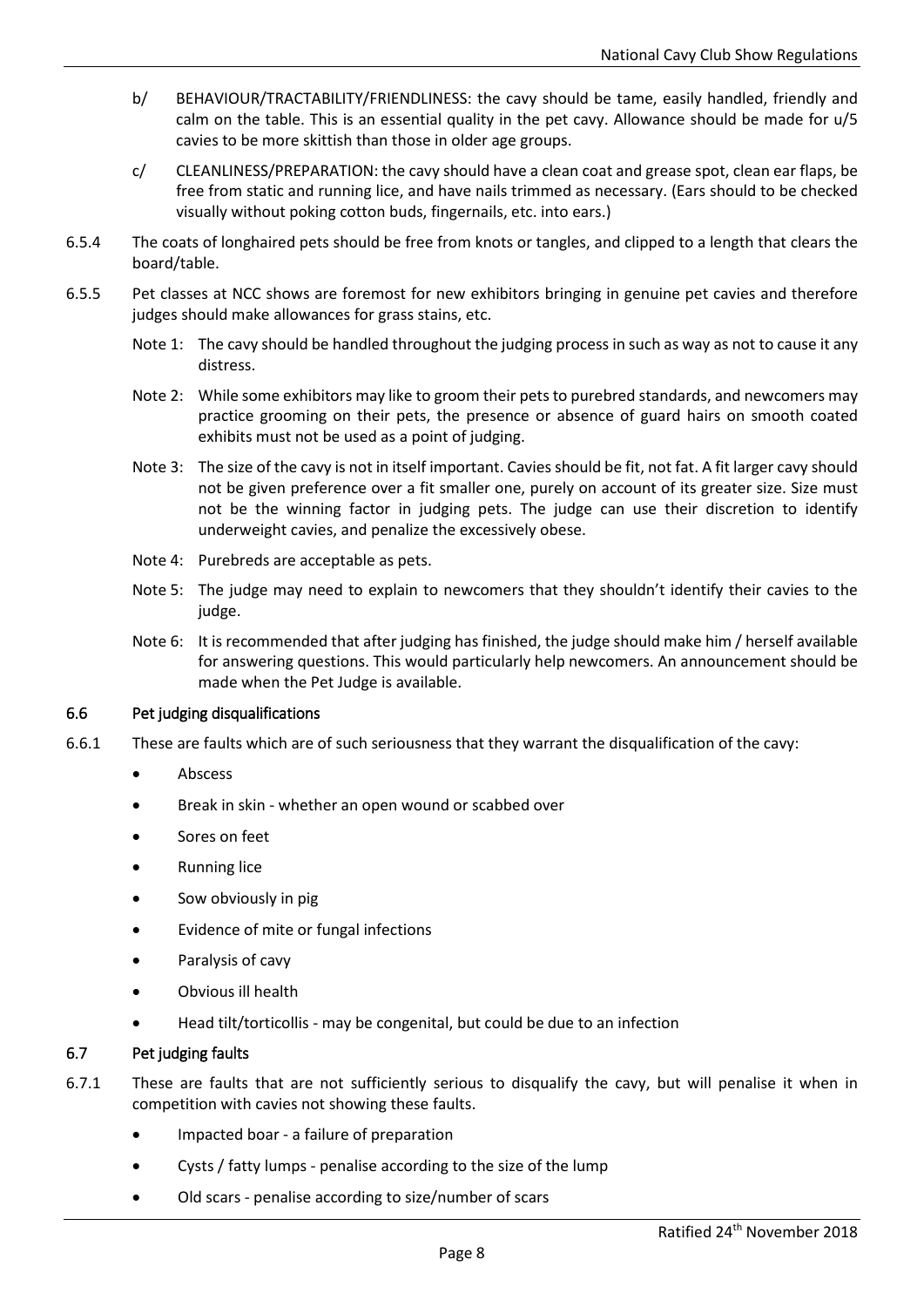- Loss of coat depending on amount of coat missing
- Static mite depending on amount of mite present
- Scurfy skin
- 6.7.2 The following are not faults when judging pet cavies:
	- Presence of guard hairs on smooth coated cavies
	- Hemmed ears or torn / chewed ears if soundly healed
	- Extra toes
	- Missing toe / Missing toenail if soundly healed
	- Missing eye if soundly healed
	- Fatty eye
	- **Cataracts**
	- Neutered cavies

### 7 Organising a show

- 7.1.1 The organisers of the show or their representatives shall:
	- a/ Be fully responsible for the carrying out and fulfilment of the Show Regulations and the correct conduct of the show.
	- b/ Advertise their show in the cavy press in adequate time to enable exhibitors to complete their entries and receive confirmation that their entries have been received
	- c/ Be entirely responsible for payment of the advertised prize money.
	- d/ Provide adequate penning and, when necessary, (and advertised as such) feed for exhibits.
	- e/ Provide judging tables and, when required, a table for exhibitors of longhaired cavies to brush out their exhibits.
	- f/ Ensure that no exhibitor shall be refused entry without the NCC Executive being satisfied that there is an appropriate reason.
	- g/ Prepare judging books showing all pen numbers and class and special prize definitions but containing no information as to the identity of ownership of individual exhibits.
	- h/ Appoint a judge(s) and be responsible for payment requested by them. The terms of engagement should be agreed prior to the confirmation of a judging appointment.
	- i/ Advise the judge(s) of the pen numbers of absent exhibits.
	- j/ Ensure that all exhibits have an ear label showing its pen number.
	- k/ Ensure that no person gives the judge any indication as to the ownership of an exhibit not already placed and that no attempt is to be made in any way to influence his/her awards.
	- l/ Be mindful that Best in Show judging is a prestigious event, meetings must be avoided at the same time. It is recommended, whenever practicable, to hold a formal award ceremony at conclusion of the show

### 8 Sale pens at cavy shows

- 8.1.1 The show committee should satisfy the following regulations when providing sale pens for exhibitors at cavy shows.
	- a/ Sales pens/sale areas are to be manned by officially appointed sales stewards.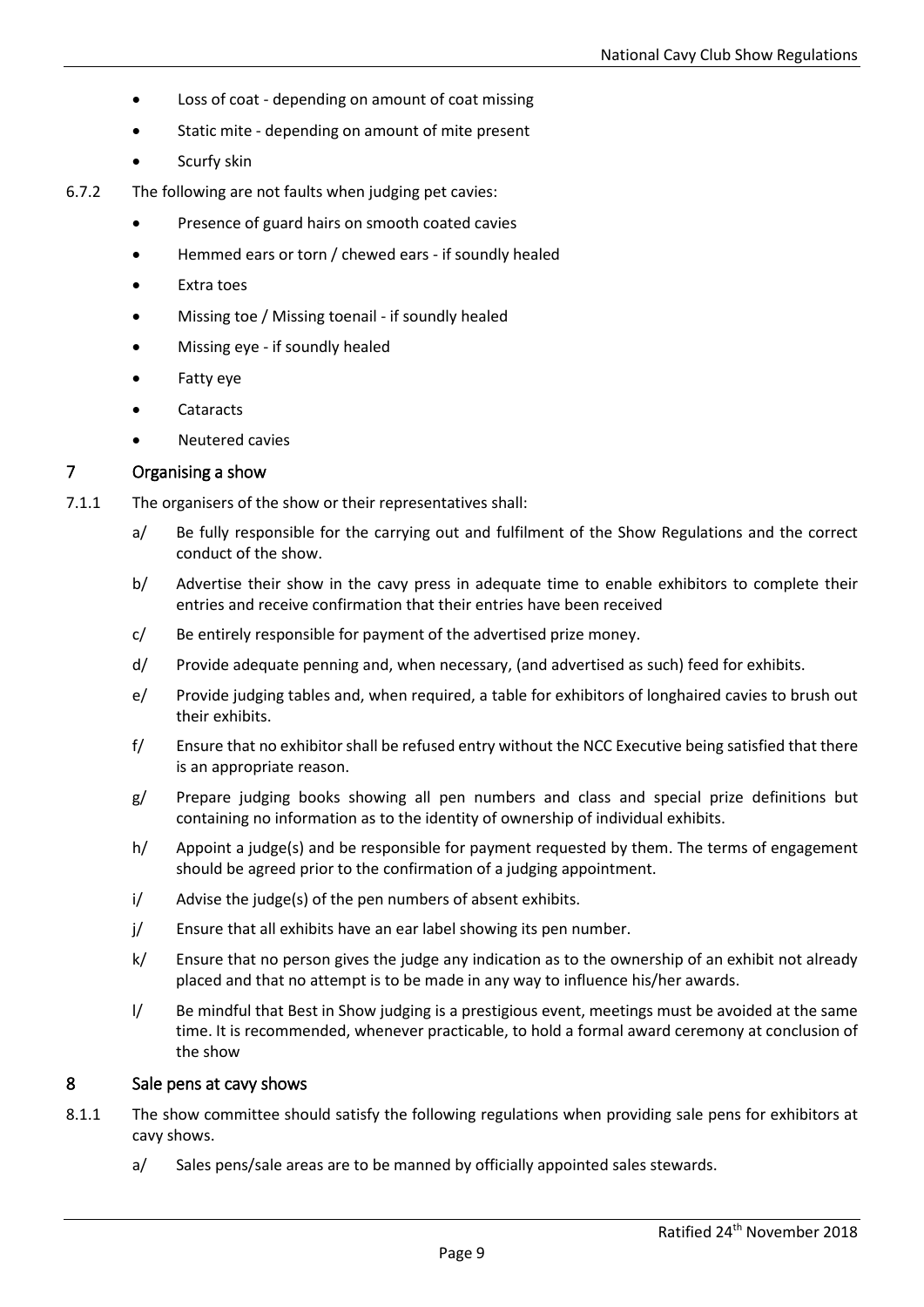- b/ Vendors must supply each sale cavy with suitable food for the day, including hay and juicy vegetables. A water bottle may also be provided (for agricultural shows this is usually compulsory).
- c/ The club should provide an advice/information sheet on care of cavies for all purchasers. Such a care sheet is available for clubs to download and print out from the NCC website.
- d/ The vendor should supply their contact details to be given to the purchaser at time of sale. A suitable box should also be provided for each cavy that is sold.
- e/ Undersized cavies should be refused. The NCC set a minimum sale age of 8 weeks.
- f/ Sales pens should only contain cavies of the same sex. A maximum of three u/5mths, two 5/8mths or one adult will be allowed in each pen.
- g/ The NCC asks that Skinnies, Baldwins, Werewolf and Giants (Cuy) are not brought into the show hall and must not be offered for sale at any NCC shows.
- h/ The sale stock stewards have the NCC backing to refuse to sell to unsuitable people. No cavies to be sold to anyone who is under the age of 16 years or appears to be under the age of 16 unless accompanied by an adult.
- i/ Sale of stock between fanciers outside the show hall is permitted for pre-ordered stock. Wherever practicable, space should be allocated for the storage of boxed, pre-ordered stock being exchanged. Such exchanges should only be made by host club members or fanciers exhibiting on the day. On no account should cavies be left in vehicles. Likewise, no cavies should be brought on spec for onward sale (either in the hall or in the vicinity of the show) save through the official sale pens.

### 9 Welfare guidance

9.1.1 The NCC together, with the British Cavy Council (BCC), fully concurs with the guidelines for the welfare and keeping of cavies in the UK as detailed in the following document, the full transcript of which is available on the NCC and BCC websites:

*WELFARE GUIDANCE FOR THE PROPER CARE OF CAVIES,* as produced jointly by the National Cavy Club, the Southern Cavy Club and the British Cavy Council

9.1.2 The NCC also demands that all shows in the UK recognize and implement the necessary rules to concur with the following document:

*DISEASE CONTROL AND PREVENTION GUIDELINES,* which again is available on the National Cavy Club and British Cavy Council websites.

9.1.3 The NCC is able to set guidelines, but believes disease control and prevention is essentially each individual member's responsibility. All cavy keepers should at all times be vigilant for any signs of disease in their animals. If any problem is detected, strict bio security should be practiced for the protection of others. If there is any reason to believe that there is disease of any sort in a stud of cavies, professional veterinary help should be immediately sought. The owner of these cavies should not take the animals to shows or to other fanciers' premises, nor put themselves in a position where they may be a danger to others. If an animal is showing symptoms of ill health at a show this should be reported to the secretary or appointed veterinary officer if one is available. They will decide if the animal is to be excluded from the show. Any animal that is suspected of suffering from an infectious disease must to be removed from the show hall or moved to an isolation area. In no circumstances should the animal be returned to its show pen. Judges must disqualify and report to the secretary any cavy showing evidence of ill health such as obvious breathing difficulties, significant evidence of mucus or abnormal discharges from the eyes, nose, mouth or reproductive or intestinal openings. This applies to any animal that the judge suspects is suffering from any infectious condition. During judging, cavies should be physically kept apart as much as possible bearing in mind some contact may be necessary for essential comparison. Excrement, etc. should be cleared from the judging table as soon as is practicable. Judges and stewards should have facilities to wash or be provided with and should use hand disinfectants as appropriate. In accordance with NCC Show Regulations, sale stock must only be sold through appointed sale stewards. When fanciers import stock from abroad they should keep it in quarantine conditions for a month, this means not taking it to shows